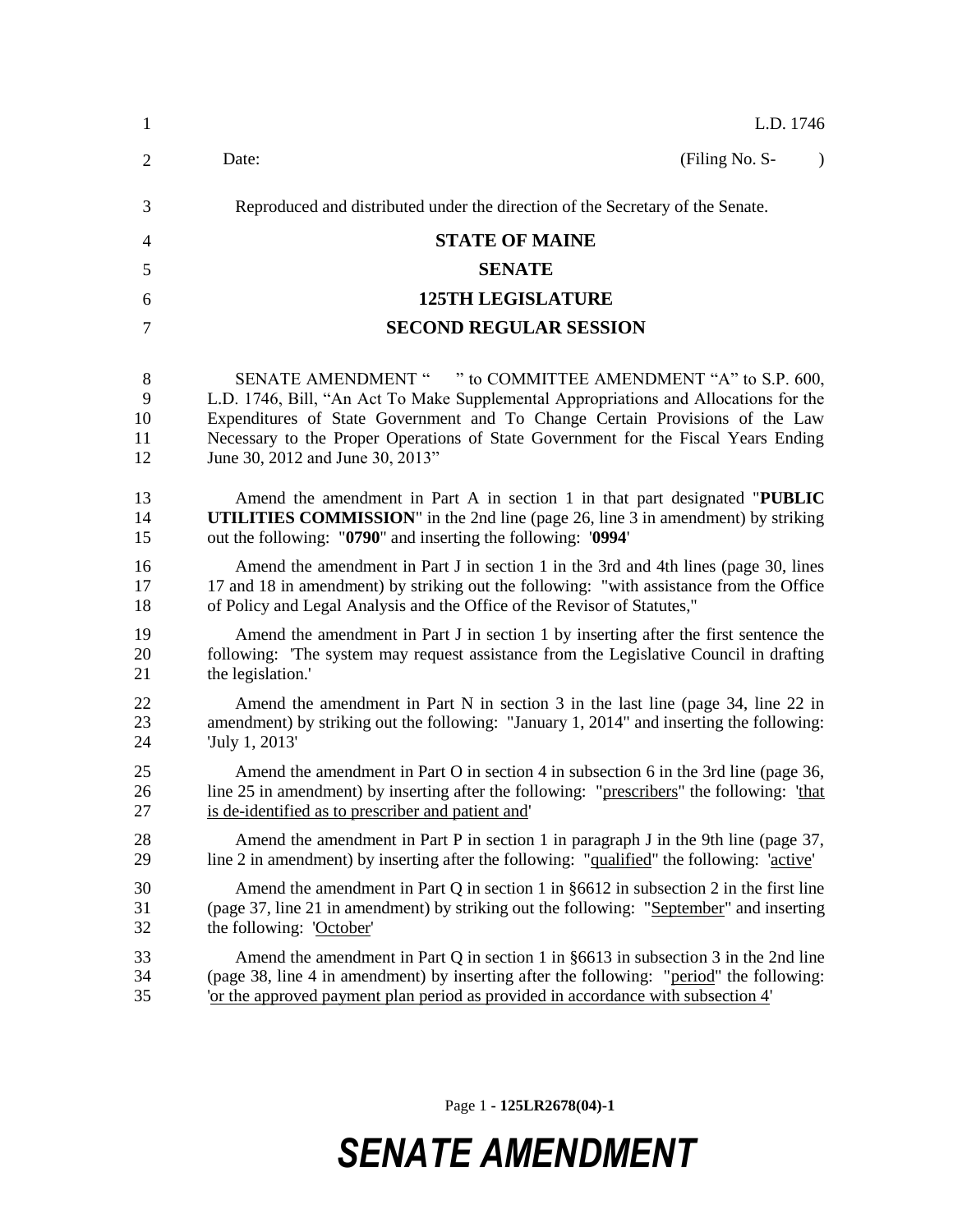|                                     | SENATE AMENDMENT " " to COMMITTEE AMENDMENT "A" to S.P. 600, L.D. 1746                                                                                                                                                                                                                                                                                                                                                                                                               |
|-------------------------------------|--------------------------------------------------------------------------------------------------------------------------------------------------------------------------------------------------------------------------------------------------------------------------------------------------------------------------------------------------------------------------------------------------------------------------------------------------------------------------------------|
| $\mathbf{1}$<br>$\overline{c}$<br>3 | Amend the amendment in Part Q in section 1 in $§6613$ in subsection 3 in the 4th line<br>(page 38, line 6 in amendment) by inserting after the following: " $\underline{6614}$ " the following: $\frac{1}{4}$ "<br>plus any interest associated with an approved payment plan'                                                                                                                                                                                                       |
| 4<br>5                              | Amend the amendment in Part Q in section 1 in $§6613$ by inserting at the end the<br>following:                                                                                                                                                                                                                                                                                                                                                                                      |
| 6<br>7<br>$8\,$<br>9<br>10<br>11    | 4. Payment plans allowed; interest. A participating taxpayer may elect to make<br>payment of the taxes reported under the program after the expiration of the program<br>period, but only pursuant to a payment plan approved by the assessor. A payment plan<br>approved by the assessor may not provide for payments beyond May 31, 2013. Interest at<br>the rate established pursuant to section 186 accrues on any payments made after the<br>expiration of the program period." |
| 12<br>13<br>14                      | Amend the amendment in Part Q in section 1 in $§6615$ in the first paragraph in the<br>4th line from the end (page 38, line 25 in amendment) by striking out the following:<br>"September" and inserting the following: 'October'                                                                                                                                                                                                                                                    |
| 15<br>16                            | Amend the amendment by relettering or renumbering any nonconsecutive Part letter<br>or section number to read consecutively.                                                                                                                                                                                                                                                                                                                                                         |
| 17                                  | <b>SUMMARY</b>                                                                                                                                                                                                                                                                                                                                                                                                                                                                       |
| 18                                  | This amendment makes technical changes to Committee Amendment "A". It:                                                                                                                                                                                                                                                                                                                                                                                                               |
| 19                                  | 1. Corrects a program number in Part A;                                                                                                                                                                                                                                                                                                                                                                                                                                              |
| 20<br>21<br>22                      | 2. Amends Part J to clarify that the Maine Public Employees Retirement System may<br>request drafting assistance from the Legislative Council, rather than from specific<br>legislative offices;                                                                                                                                                                                                                                                                                     |
| 23<br>24<br>25<br>26<br>27          | Amends Part N to change the date of the sales tax refund for depreciable<br>3.<br>machinery and equipment purchases used for commercial wood harvesting and<br>commercial greenhouse and nursery products from January 1, 2014 to July 1, 2013,<br>which is the beginning of a quarterly sales reporting period and is consistent with the<br>calculation of the fiscal note included in Committee Amendment "A";                                                                    |
| 28<br>29                            | 4. Amends Part O to clarify that prescription monitoring information must be de-<br>identified as to prescriber and patient;                                                                                                                                                                                                                                                                                                                                                         |
| 30<br>31                            | 5. Amends Part P to make consistent several references to the term "qualified active"<br>low-income community business"; and                                                                                                                                                                                                                                                                                                                                                         |
| 32<br>33<br>34<br>35<br>36          | Amends Part Q to change the program period for the 2012 Maine Use Tax<br>6.<br>Compliance Program to run from October 1, 2012 to November 30, 2012 instead of from<br>September 1, 2012 to November 30, 2012. It allows taxpayers to elect to make payment<br>of the taxes reported under the program through an approved payment plan that may<br>continue until May 31, 2013.                                                                                                      |
| 37                                  |                                                                                                                                                                                                                                                                                                                                                                                                                                                                                      |
| 38                                  |                                                                                                                                                                                                                                                                                                                                                                                                                                                                                      |
|                                     | (Senator ROSEN, R.)                                                                                                                                                                                                                                                                                                                                                                                                                                                                  |

Page 2 **- 125LR2678(04)-1**

## *SENATE AMENDMENT*